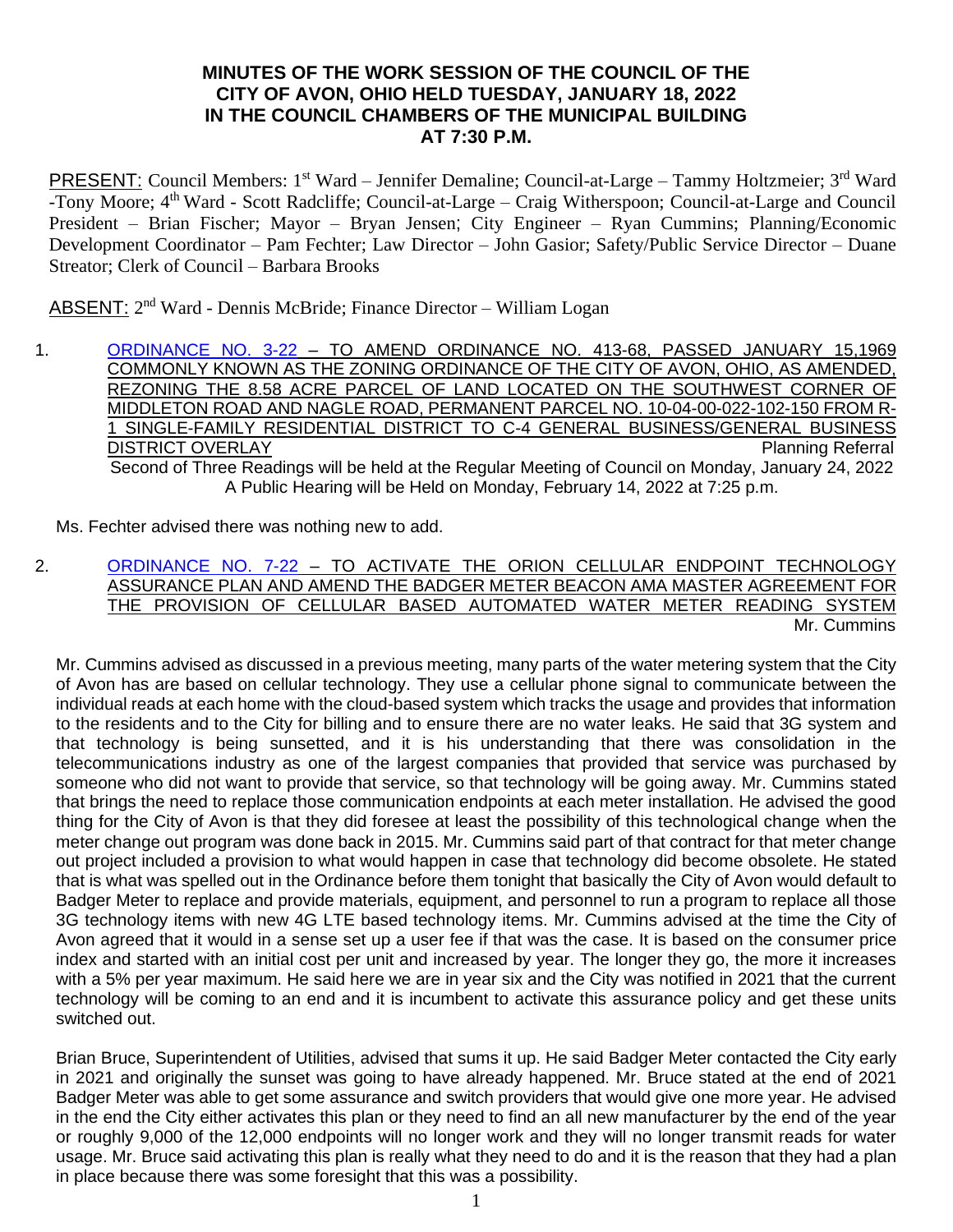Mr. Fischer asked as to the timeframe.

Mr. Bruce advised once the plan is activated he would guess in May or June that they would start and be done by fall and hopefully the meters would all be switched out to the new system.

Mr. Radcliffe asked Mr. Bruce to remind them of what the residents should expect regarding this change over.

Mr. Bruce advised there are a couple of different scenarios; if the resident has a meter pit and the meter is in the front yard then there will not need to be any action or contact made with the resident. He said they would be ironing out all the notification details, but most likely a postcard will be sent letting the residents know that the technicians would be changing out the endpoint that is located outside of the house and the resident did not need to do anything and the water service will stay on. Mr. Bruce stated if the meter is located inside the home, the endpoint could be inside with the meter or it could be outside on the side of the house and those will be determined and put into two different categories and the homes with the endpoints inside would receive a slightly different notification if it is on the side of the house and a technician is walking up to the side of the house, but again, the homeowner would not need to be home in that instance. He advised appointments would be made by phone for those endpoints inside the homes to schedule a time for the change out. The last time, he believed they started as early as 7 am and were working into the evening hours such as 7 or 8 pm. Mr. Bruce said if further special arrangements are necessary, they will make sure they get them taken care of. Those are the three scenarios that a resident might fall into.

Mr. Radcliffe asked for confirmation that businesses or the 3,000 residents where the endpoints do not need to be changed out that there would be no notification or action taken.

Mr. Bruce said that was correct but added that there will be businesses included in this change out program as they were not all residential customers. He advised when they did the meter change out, it was 1" or ¾" meters and the City did the commercial customers in-house so they were installing the same type of endpoints at the same time as the last change out so there will be commercial applications that will need to be switched out and some are on the side of the building and some are inside.

Mrs. Holtzmeier said for the residents that use the eye on water web service to track their water usage, which is a great thing for people to be able to look at their consumption, she assumes this endpoint change out will be a seamless transition for that area of the program as well.

Mr. Bruce advised yes it will and that no action will be needed by the resident. He said on occasion they see a 24-hour blank on the program which generally backfills the information 24-hours afterward, but otherwise there is no change. Mr. Bruce stated the customer should not even notice and it should be a seamless transition.

Mrs. Demaline advised it was mentioned that there are three different scenarios and she inquired as to how many homes percentage wise have the meter pit versus the meter inside versus the meter inside and the endpoint outside.

Mr. Bruce advised there are a large number of them outside whether it was a meter pit or on the side of the house. He said he can provide the breakdown of the number of meter pits quite easily. Mr. Bruce stated when the meter changeout program happened, they were supposed to move them to the outside if the meter was inside. He advised toward the end of that project they found that was not happening like it should have been and that issue was resolved between the City and Badger Meter. Mr. Bruce said the data on that is not as clear as it should have been so there will come a point once they start this project where they may have City employees scouting out the location of the meters to find out whether they can see it from the road or on the side of the house to determine if an appointment will be necessary to get inside the home. He indicated before calling the property to make an appointment, they want to try to confirm the meter's location to avoid someone having to be home during the changeout if it is not absolutely necessary and the Utilities Department will be spearheading that effort.

Mrs. Demalline asked regarding the ten-year warranty, which was originally going to be replaced in 2025, if the meter is replaced in 2022 if that ten-year warranty would begin from 2022 or was it essentially a thirteen-year warranty set to expire in 2025.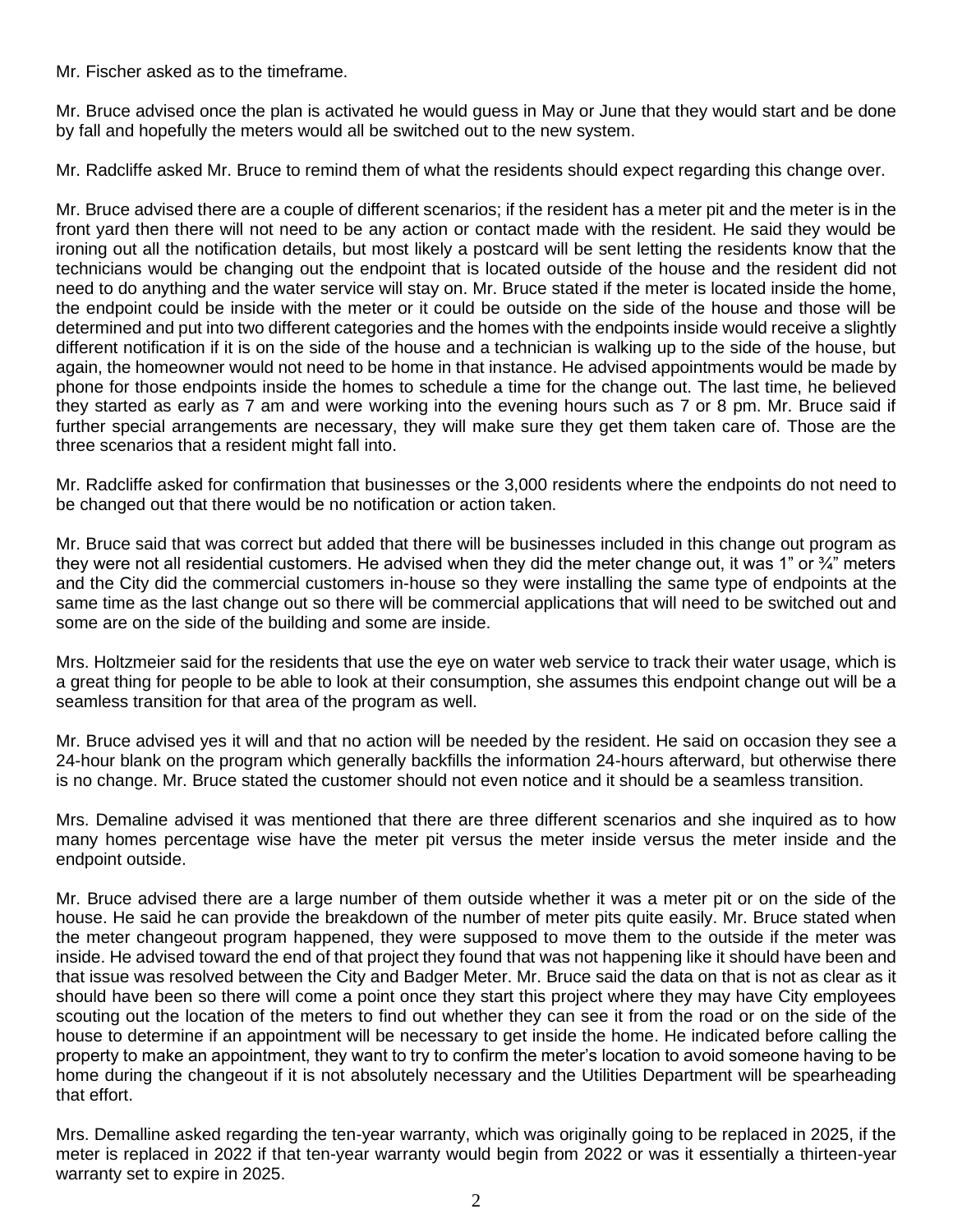Mr. Bruce confirmed that essentially it is a thirteen-year warranty, which matches the meters as the meters have a twenty-year warranty. He said when they get to that twenty-year mark, they will have had a meter and endpoints warranty for that twenty-years.

Mrs. Demaline advised thirteen years is a long time for technology to stay current and she asked what happens if that technology changes again. She inquired if the City would be in a situation like they are now where they are going to have to face some costs to make those changes.

Mr. Bruce advised yes, a lot of communities are going to be in that situation. He stated right now, Avon is fortunate as Avon has a much better guarantee than what these companies normally provide. Mr. Bruce said if this technology does not last thirteen years then we would be in a similar boat where there would be some investment.

Mrs. Demaline advised technology is great and it simplifies a lot of things, but there is the understanding that it comes at a cost.

### 3. [ORDINANCE NO. 8-22](https://www.cityofavon.com/DocumentCenter/View/7559/Ordinance-No-8-22-Amend-Class-Spec-Utility-Billing-Clerk-1) - AMENDING §256.98 OF THE CODIFIED ORDINANCES OF THE CITY OF AVON TO REVISE THE CLASSIFICATION SPECIFICATION FOR THE POSITION OF UTILITIES BILLING CLERK 1 Mayor Jensen Mayor Jensen Mayor Jensen Mayor Jensen Mayor Jensen Mayor Jensen Mayor Jensen Mayor Jensen Mayor Jensen Mayor Jensen Mayor Jensen Mayor Jensen Mayor Jensen Mayor Jensen Mayor Jensen Mayor Jense

Mayor Jensen advised Ms. Szlempa is present tonight to go over the changes to some of the classification specifications for these positions. He stated that in the Utilities Department they are changing the supervisor that the employee reports to because Mr. Bruce, the Superintendent of Utilities, is at that facility working directly with these employees. Mayor Jensen noted that currently these employees in the Utilities Department report to the Finance Director.

Diane Szlempa, HR Specialist, advised she is here to answer any questions Council might have regarding these updates. She said most of the City's job descriptions have not been updated since 2005 and it is recommended that position descriptions and classification specifications get reviewed every five years. Ms. Szlempa stated this is going to be a perpetual thing this year as they try to get all the class specs and job descriptions updated so that they are working with those things that are modern day, eliminating such things as typewriters and rolodex technology, which are obsolete. She advised the things that are updated on these class specs are responsibilities that the employees are currently doing that were not on the class specs previously.

Mr. Fischer asked who the current Billing Clerk 1 is and what are their duties.

Ms. Szlempa advised the City has two billing clerks in the Utilities Department and they both have similar job duties such as performing all the utility billing and the receiving of utility payments and those duties related to the backflow prevention compliance and test report notices and recordkeeping. She stated what was added to this class spec for the Utilities Billing Clerk 1 is that this position coordinates and administrates all the processes related to backflow. Ms. Szlempa said the City of Avon does not provide backflow prevention equipment or testing to the residents, but the City has to report to the EPA that they are in compliance to avoid being penalized.

Ms. Szlempa advised these clerks take non-cash utility payments in answer to a question from Mrs. Demaline.

Mrs. Demaline advised she did not see that description of receiving payments and processing payments in the classification specification.

Ms. Szlempa read, "Performs clerical tasks in order to assist with the efficient operation of the office". She said that was updated in the last couple of years.

Mr. Gasior questioned that the Utilities Department does not accept cash payments. Ms. Szlempa responded that they cannot accept cash at that building because it is not bonded.

## 4. [ORDINANCE NO. 9-22](https://www.cityofavon.com/DocumentCenter/View/7560/Ordinance-No-9-22-Amend-Class-Spec-Water-Sewer-Main-Worker) – AMENDING §256.98 OF THE CODIFIED ORDINANCES OF THE CITY OF AVON TO REVISE THE CLASSIFICATION SPECIFICATION FOR THE POSITION OF WATER/SEWER LINE MAINTENANCE WORKER MEDICINE SERVICE OF THE MS. Szlempa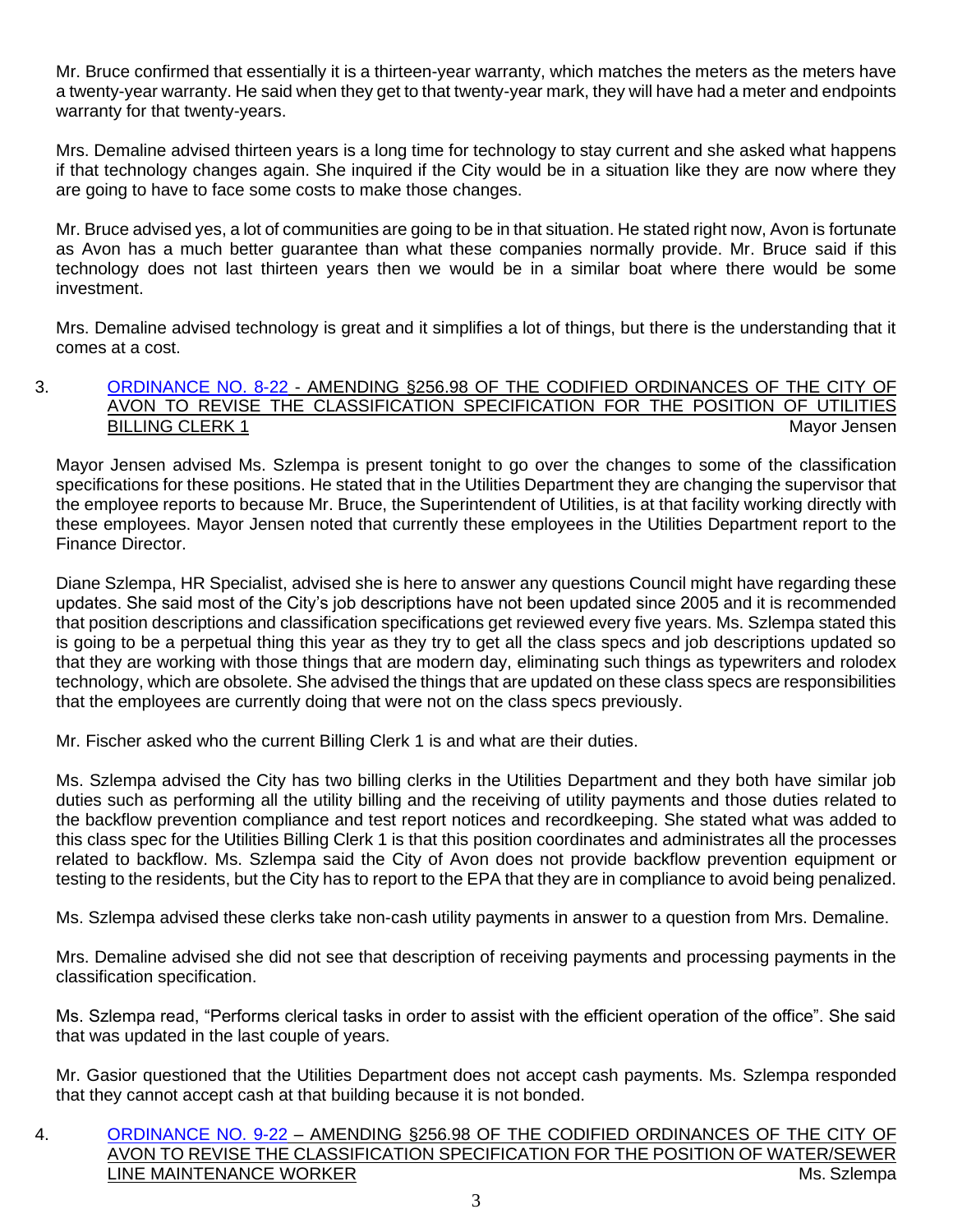Ms. Szlempa advised these are updates to this position to include duties that are already being performed. She said one of those duties is instead of only possessing a Class B Commercial Driver's License, the City is requiring them to maintain it to be valid. Ms. Szlempa stated for the employee to be able to do their job, they must be able to drive the trucks that require a Class B CDL, so the Administration thought it was important to add that they must make sure it is still valid. Ms. Szlempa stated the City requires these employees to have their OTCO Backflow certification and while the city does not do the backflows, the Administration wants them to know what to look for to know if there is an issue.

## 5. [ORDINANCE NO. 10-22](https://www.cityofavon.com/DocumentCenter/View/7561/Ordinance-No-10-22-Amend-Class-Spec-Utilities-Crew-Leader) – AMENDING §256.98 OF THE CODIFIED ORDINANCES OF THE CITY OF AVON TO REVISE THE CLASSIFICATION SPECIFICATION FOR THE POSITION OF UTILITIES CREW LEADER Ms. Szlempa

Ms. Szlempa advised the Administration felt that this position should be one that has the most experience and certifications if they are going to be in a crew leader position. She stated there was a small change in who this position reports to, not only to the Superintendent of Utilities but also to the Assistant Superintendent of Utilities. Ms. Szlempa said they also added that the employee needs to have at least five years' experience in the installation, maintenance, and repair of water and sanitary sewer systems, or equivalent. She explained the reason that five years' experience requirement is significant is because it gives the employee time to acquire their Class A CDL and it also gives them time to get their water and sewer distribution licenses as those take some time to get.

Mr. Radcliffe inquired if that requirement limits the City in who they can hire if they were to find someone outside the City who would come into this position directly. He asked if someone outside the City who has five years' experience in this field from another municipality would qualify.

Ms. Szlempa advised it does not prohibit employment of someone from outside the City because the classification specification does not state that those five years' must be within the City of Avon. She said it is just asking for five years of experience.

#### 6. [ORDINANCE NO. 11-22](https://www.cityofavon.com/DocumentCenter/View/7562/Ordinance-No-11-22-ODOT-I90-Lighting-Imp-Consent-Leg) – DECLARING THE INTENTION OF THE CITY OF AVON TO CONSENT TO LIGHTING LUMINAIRE REPLACEMENTS AND ASSOCIATED IMPROVEMENTS ALONG CERTAIN SECTIONS OF INTERSTATE 90 BY THE OHIO DEPARTMENT OF TRANSPORTATION (ODOT) Mr. Cummins

Mr. Cummins advised the City was notified that ODOT is planning to do some work on the I-90 lighting in 2023 and even though it is fully within the interstate limited access area and only deals with interstate activities because it is within the City of Avon, ODOT has to ask for the City's consent. He said there is no cost anticipated for Avon to contribute as it is strictly an ODOT project.

Mr. Fischer asked if Mr. Cummins knew what kind of work ODOT was planning on doing. Mr. Cummins answered that the only information he has is basically the text in the Ordinance which is what ODOT provided.

# 7. EXECUTIVE SESSION: 7:55 p.m.

A motion was made by Mr. Moore and seconded by Mr. Radcliffe to Enter Into Executive Session for the Purpose of Discussing the Purchase of Real Estate, and the vote was: Mrs. Demaline, "yes"; Mrs. Holtzmeier, "yes"; Mr. Moore, "yes"; Mr. Radcliffe, "yes"; Mr. Witherspoon, "yes"; Mr. Fischer, "yes". The vote was 6 for and 0 against and the Chairman declared the motion passed.

8. RECONVENE: 8:28 p.m.

A motion was made by Mr. Radcliffe and seconded by Mr. Moore to Reconvene the Work Session of Council, and the vote was: Mrs. Holtzmeier, "yes"; Mr. Moore, "yes"; Mr. Radcliffe, "yes"; Mr. Witherspoon, "yes"; Mrs. Demaline, "yes"; Mr. Fischer, "yes".

The vote was 6 for and 0 against and the Chairman declared the motion passed.

9. [RESOLUTION NO. R-1-22](https://www.cityofavon.com/DocumentCenter/View/7514/Resolution-No-R-1-22-Income-Tax-Levy-Dec-30-2021) – SUBMITTING TO THE ELECTORS OF THE CITY, PURSUANT TO ARTICLE IV, SECTION 17 OF THE AVON CITY CHARTER AND CHAPTER 718 OF THE OHIO REVISED CODE, THE QUESTION OF AMENDING SECTIONS 881.01, 881.03, AND 881.04 OF THE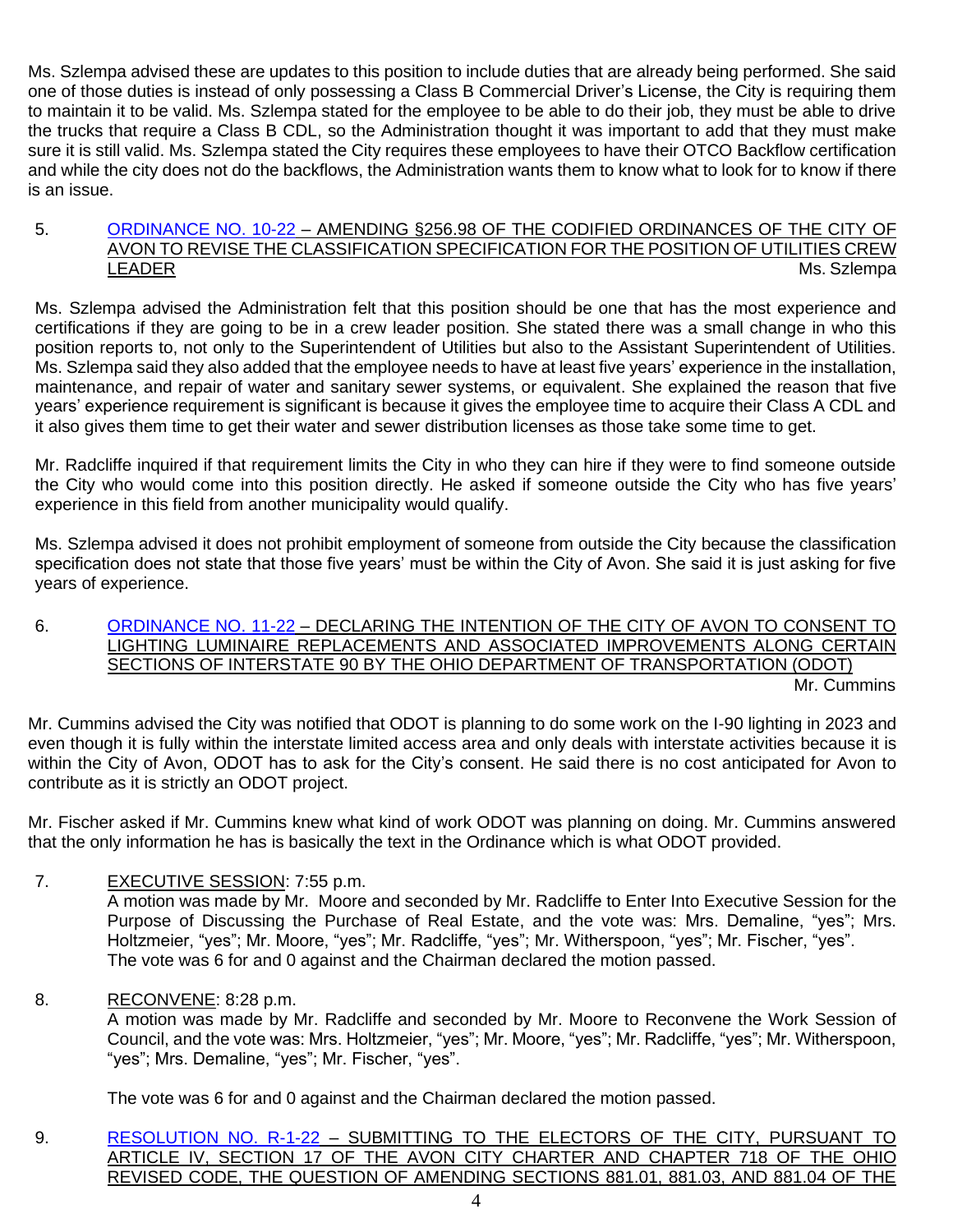CODIFIED ORDINANCES OF THE CITY TO INCREASE THE CITY'S MUNICIPAL INCOME TAX RATE FROM 1.75% TO 1.9% FOR A PERIOD OF TEN (10) YEARS FOR THE PURPOSES OF PROVIDING FUNDS FOR THE ACQUISITION OF PARKLAND IN THE CITY AND RELATED ACQUISITION COSTS, AND TO AMEND SECTION 881.06 OF THE CODIFIED ORDINANCES OF THE CITY TO INCREASE THE CREDIT FOR MUNICIPAL INCOME TAXES PAID BY RESIDENTS OF THE CITY TO ANOTHER MUNICIPALITY FROM 1.50% TO 1.60% FOR A PERIOD OF TEN (10) YEARS Mayor Jensen First of Three Readings at a Special Meeting Immediately Following this Work Session

Mayor Jensen reminded everyone that it is a .15% increase, but with the credit for someone that lives in the City of Avon but works outside the City of Avon they would receive a credit of .10% leaving a total of .05% increase for those residents. He said he has been asked how to get the word out about this ballot issue and the City has a newsletter that is coming out before the May  $5<sup>th</sup>$  primary and if allowed, they would have an article in the newsletter explaining this issue as well as the what the wording on the ballot will look like to help people understand when they see it at the polls. Mayor Jensen advised he is hoping that a committee will be formed to help get the word out and he has had people approach him saying that they wanted to be a part of the committee. He stated it was mentioned at a previous meeting that this is an opportunity for the residents to make that decision and it was not Council or the Mayor making this decision. Mayor Jensen said the information would be out there and if residents feel strongly in favor of the City purchasing parkland then they would move forward and if they do not then they will continue as they have been doing. He advised what the Avon voters decide will send the message to the City Administration and Council as to how the City proceeds. Mayor Jensen stated they hear from residents all the time in Planning Commission meetings that the developer should be told no and that is not possible unless the City owns the property for parkland. He said the ability to be able to talk with some landowners that the City is interested in purchasing their property for parkland use, if it is priced fair and not get into a bidding war, that helps the City in those matters. Mayor Jensen reminded Council that there would be a first reading tonight at the Special Meeting and Council could decide next week if they want to pass the Resolution.

Mrs. Demaline advised Mr. Logan is not here tonight, but she wanted to publicly thank him for taking time to answer her questions on this issue as he has been very helpful.

Mayor Jensen advised Mr. Logan is attending a basketball game for his granddaughter tonight and is excused.

## 10. REPORTS AND COMMENTS

MAYOR JENSEN had no further comments.

## COUNCIL MEMBERS:

MRS. DEMALINE, WARD 1 advised State Farm is doing a Neighborhood Assist Grant for \$25,000. She said they are awarding 100 community grants and it is a fairly simple application process that could probably be done in-house. Mrs. Demaline said she felt there were a couple of projects that might qualify for that grant with the expansion of Veteran's Park with the dog park addition and potentially some other things that the City is planning to do. She stated she wanted to mention it because the deadline is coming up on February 16<sup>th</sup> and one of the nice things about this grant is that there is not an extensive reporting period after the grant is received and she wanted to forward that information to Mayor Jensen.

MRS. HOLTZMEIER, AT LARGE advised she wanted to acknowledge the efforts of the Service Department for getting out and clearing out roads. She said when Mr. Streator mentioned last week that the City's salt supply was good; she thought uh oh Mother Nature heard that and she is ready to prove him right and she believes she did.

Mr. Streator advised the road crews were out from about 7 pm on Sunday and for a 24-hour period they had all of the trucks out on the streets trying to stay ahead of the snowstorm, which was the biggest task and they did an outstanding job.

Mrs. Holtzmeier agreed and asked Mr. Streator to relay many thanks back to the road crews that the residents are appreciative of the ability to get through their community. She felt they all understand the want it now society but said sometimes a little patience equals safer routes to travel. Mrs. Holtzmeier advised that is a lot of hours put in by the road crews and it was well done.

Mr. Streator thanked Mrs. Holtzmeier and said he would pass that along tomorrow.

#### MR. MCBRIDE, WARD 2 was absent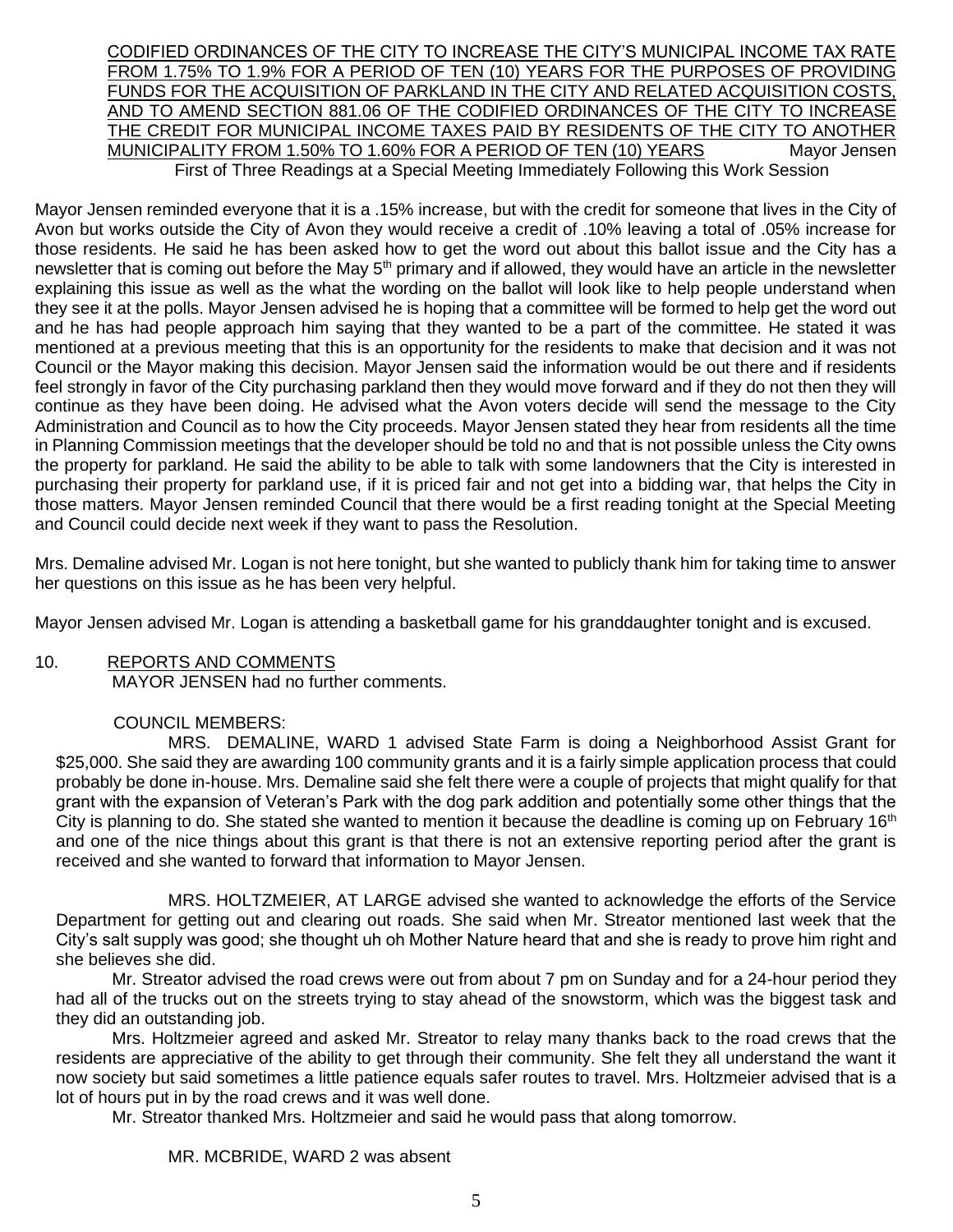MR. MOORE, WARD 3 advised he drove home from New York this weekend and when he arrived home, he was amazed at how great Avon's roads were cleared of the snow. He said it was a great job that the road crews did clearing the roads.

Mr. Moore advised Kensington Drive has a streetlight or two that are out. He asked if they could schedule someone to come out and replace the bulb.

Mr. Streator advised he would take a look at that.

Mayor Jensen advised usually the Police are the ones who report the streetlights that are out because they have to go out at night unless Mr. Moore knows the addresses. He clarified that if the addresses are known then they can schedule the bulb replacements.

Mr. Moore advised one address is 3653 Kensington Drive and he thanked them.

MR. RADCLIFFE, WARD 4 advised he would like to echo the great job by the street crews clearing the roads during the snowstorm. He said the residents are very appreciative.

MR. WITHERSPOON, AT LARGE had no comments.

MR. FISCHER, AT LARGE advised he would also like to echo the sentiments about the road crews as they did a fantastic job.

Mr. Fischer advised he has seen some comments and videos from residents showing people breaking into locked doors of cars in driveways this week.

Mr. Streator advised this morning the Police encountered in Red Tail there was someone on a homeowner's video trying to break into cars. He said the suspects did get into a couple of unlocked vehicles in Vineyard Park. Mr. Streator stated the Police were able to locate a vehicle that failed to stop for the Avon Police Officers and a chase ensued and it became unsafe to continue pursuit on the Interstate. He advised this situation is very similar to the surrounding communities in the Cleveland area who are reporting that they are experiencing people breaking into mainly unlocked vehicles and occasionally they find one with keys in it and they steal the vehicle. Mr. Streator said they try to remind people to lock their vehicles that are in their driveways.

Mayor Jensen advised Mr. Streator, the Police Chief and himself talked this morning that it is appreciated if the first call those affected residents make is to the Police Station and not a post on social media. He said the Police Chief was a little frustrated because sometimes he will see an incident being discussed on social media before it is even called into the Police Station and they like to address it immediately because it is something that is becoming a bigger problem within all the surrounding communities and they are trying to put a stop to it as best they can.

#### DIRECTORS/ADMINISTRATION:

MR. CUMMINS, CITY ENGINEER was excused from the meeting when Council Entered Into Executive Session.

MS. FECHTER, ECONOMIC DEVELOPMENT/PLANNING COORDINATOR was excused from the meeting when Council Entered Into Executive Session.

MR. GASIOR, LAW DIRECTOR had no further comments.

MR. LOGAN, FINANCE DIRECTOR was absent.

MR. STREATOR, SAFETY/PUBLIC SERVICE DIRECTOR had no further comments.

AUDIENCE: There were no comments from the audience.

11. ADJOURN: 8:39 p.m.

There being no further business, the Work Session of Council was adjourned.

PASSED:\_\_\_\_\_\_\_\_\_\_\_\_\_\_\_\_\_\_\_\_\_\_\_\_\_\_\_\_

SIGNED BY:

Brian Fischer, Council President

ATTEST:\_\_\_\_\_\_\_\_\_\_\_\_\_\_\_\_\_\_\_\_\_\_\_\_\_\_\_\_\_\_\_\_\_\_